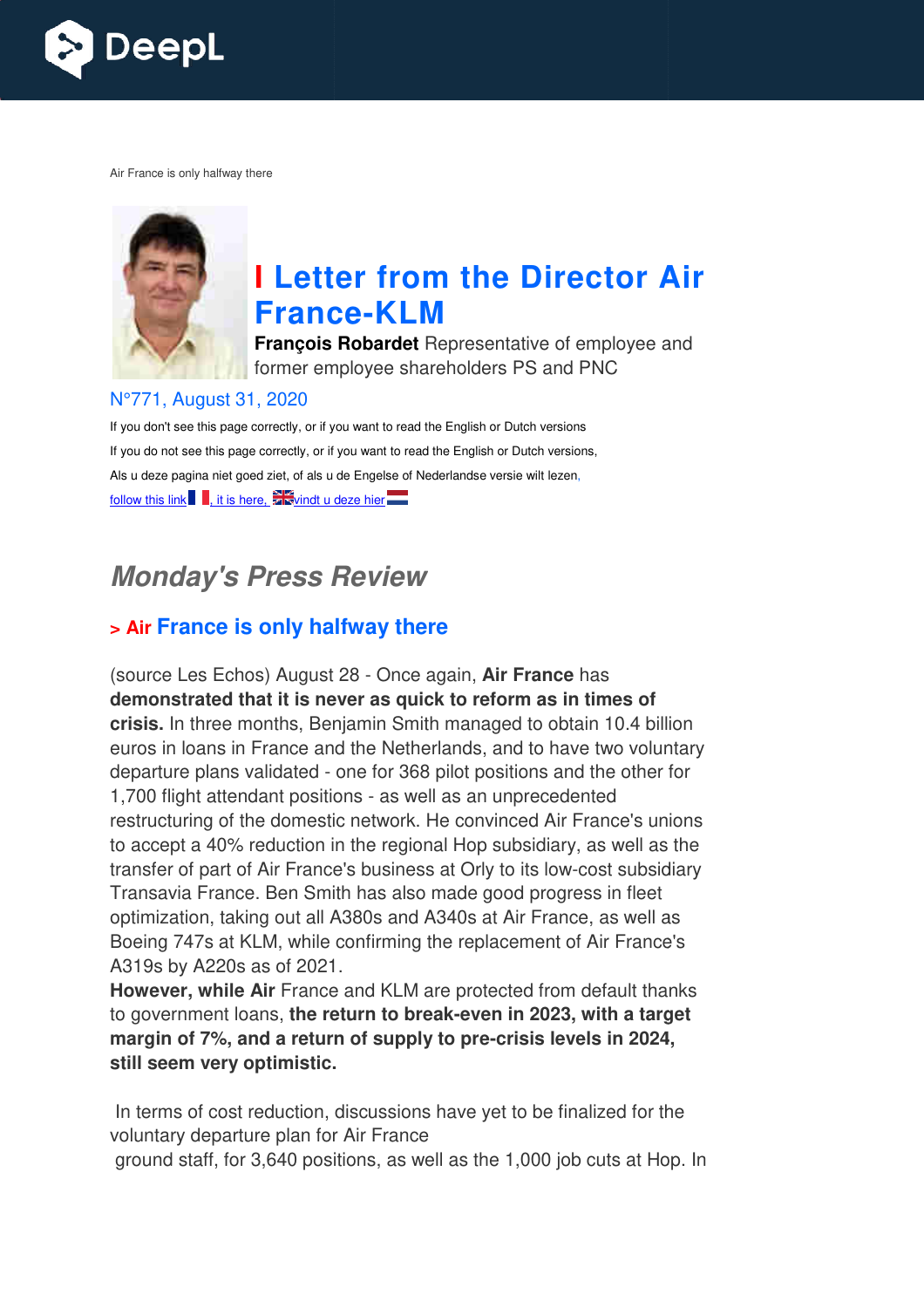the event of failure or an insufficient number of candidates for departure, layoffs would be imposed. Never before seen.

On the Dutch side, KLM's management has yet to accept some 3,500 job cuts, as well as wage cuts of 10% to 22%. In addition,

 while Air France has been very proactive in reopening 80% of its network in July (150 destinations), with the aim of increasing to 85% and 170 destinations in September, the **average load factor did not exceed 56% in July compared with the usual 90%**. And **the decline in revenue, which was greater than the decline in supply, was 67% on short-haul, 76% on medium-haul and 85% on long-haul** (for an 80% lower supply) (...).

And far from improving, **the level of bookings is expected to fall sharply in September and October, due to a sharp decline in business customers**. Nevertheless, the Group remains optimistic, with plans to recover to 65% of its capacity in the fourth quarter (compared to 55% for Lufthansa and 46% for IAG), 80% in 2021 and 100% in 2022. But a more pessimistic assumption, evoked internally, would be 60% in  $2021$  (...).

**My comment:** *From the very beginning of the crisis, the airlines indicated that they had two objectives:* 

 *. surviving the paralysis of air traffic,* 

*. keeping their backs to the ground while waiting for a return to normal,* 

*Most had sufficient cash to last a few months without traffic (4 to 12 months). On the other hand, none could survive if the recovery did not come quickly.* 

*When the extent of the crisis became known, the companies found themselves obliged to ask for the support of their shareholders and their supervisory states. Their requests were assessed on the basis of a reasonable recovery scenario.* 

*This so-called reasonable scenario appears more and more to be an optimistic scenario. While it is difficult to affirm that the date of return to a pre-crisis level of activity will be 2023, 2024 or 2025, it appears certain that recovery will be slower than expected by 2022.* 

*Will airlines need more restructuring, more financial support? The answer is largely up to the scientists. The development of a treatment, or even a vaccine, will depend on the airlines' ability to get by without further support.*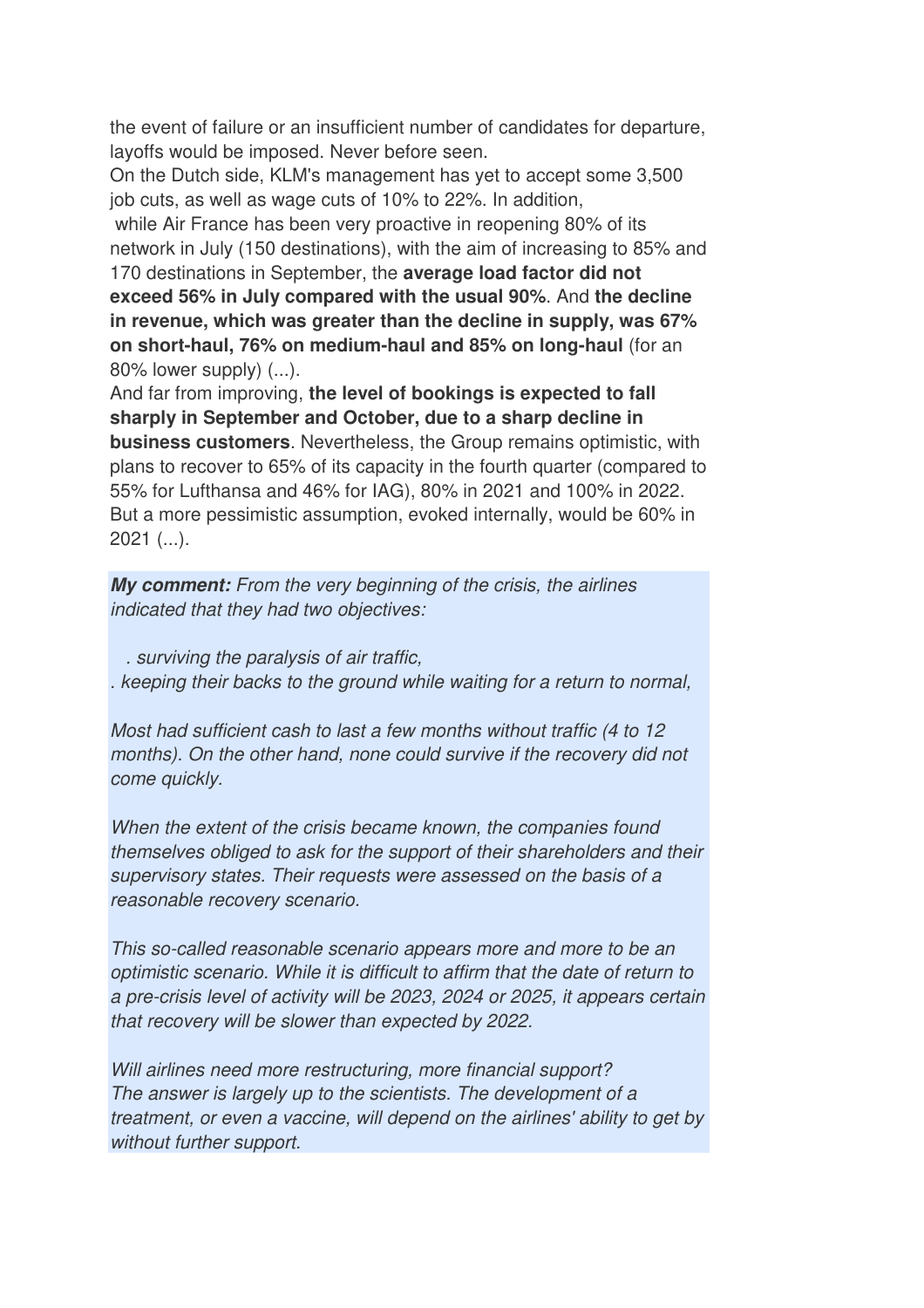#### **> WizzAir in Transavia: interest in Lelystad Airport (WizzAir and Transavia interested in Lelystad Airport)**

(source DFT translated with Deepl) August 29 - Amsterdam - **WizzAir and Transavia are still interested in flying from Lelystad Airport**  $($ ...).

On Friday, Schiphol CEO Dick Benschop said that "parts of the market" are still interested in the controversial polder airport, although air traffic is largely paralyzed due to the Covid-19 crisis. At Schiphol airport, half of the number of flight movements prior to the corona pandemic are recorded (...).

According to the CEO of Schiphol, there is still a shortage of landing slots, because current users of Schiphol have so-called historic rights. These are largely linked to the KLM group, Schiphol's largest customer. The cabinet is expected to make a decision before the elections, according to Benschop (...).

"There **will come a time when Schiphol will be saturated again,** so it's good that there is still extra capacity available, but that won't happen for a few years," says Van der Heijden. **At Lelystad Airport, a maximum of 68 flights per day can be handled, which is about as many as Schiphol can handle in one hour**.

**The idea would be to transfer all vacation traffic from Schiphol Airport to Lelystad Airport,** thus freeing up slots for connections with other economic centers in the world (...).

The Lower House passed a motion that the airport should only be used as an overflow for Schiphol and not for new users.

**My comment:** *The Dutch government, supported by members of parliament, wants the slots available at Lelystad to be reserved for companies already operating at Schiphol.* 

*The European Commission opposes it in the name of free competition. It believes that the new slots must be distributed fairly between the companies operating at Schiphol and new companies.* 

*Local residents, for their part, do not accept that the opening of Lelystad could allow an increase in traffic, which would lead to an increase in noise and environmental pollution.* 

*The opening of Lelystad, a small airport near Amsterdam, has already been postponed several times. In the run-up to the March 2021 elections, it is likely that the political parties will refuse to take a stand.*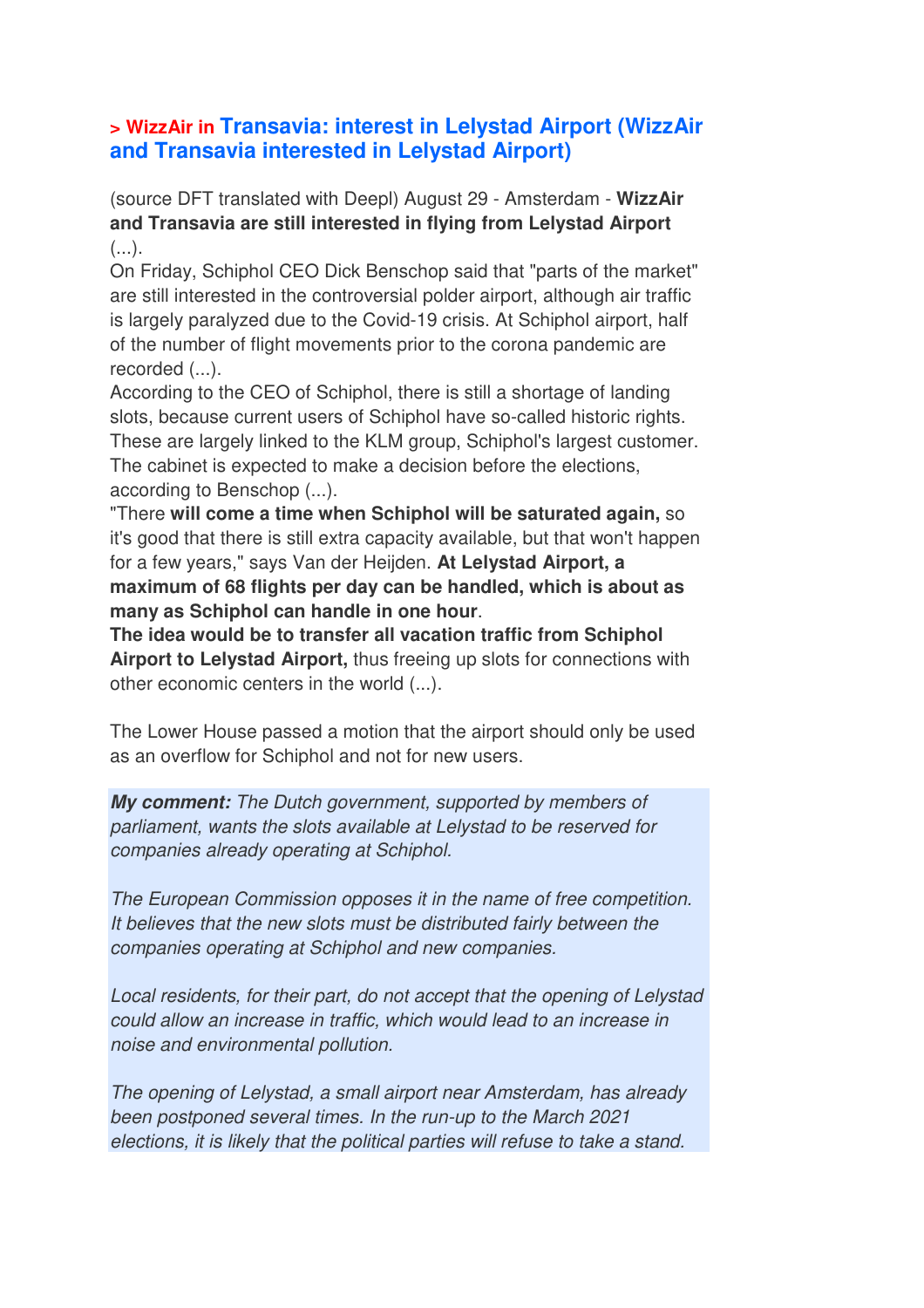## **> Virgin Atlantic's restructuring plan validated by its creditors**

(source AFP) Aug. 29 - **Virgin Atlantic's restructuring plan has been approved by its creditors**, the British airline announced Tuesday, which has been hard hit by the air transport crisis linked to the pandemic of the new coronavirus (...).

**The next step is a hearing in the High Court on September 2 to approve the restructuring plan, the** company said, saying it was "confident that the plan represents the best possible outcome for Virgin Atlantic and all its creditors". A procedural hearing will follow on September 3 in the United States to ensure recognition of the restructuring plan in that country.

The company had reached an agreement in principle in July to raise 1.2 billion pounds of private funds to avoid bankruptcy.

Billionaire Richard Branson, founder of the company and majority shareholder with 51% of the capital, is to contribute 200 million pounds. The other shareholder, the American company Delta Airlines, which holds 49%, is also supposed to participate in the rescue.

During a hearing before a London court in August, **Virgin Atlantic's lawyer explained that the company could run out of money by the end of September if the recapitalization plan is not validated, given the** collapse of air traffic (...).

## **> American Airlines: 40,000 fewer employees in the space of 6 months?**

(source Boursier com) 26 August - (...) In March, American companies received 25 billion dollars from the federal government to ensure the payment of salaries and to preserve jobs until the end of September, with the hope that demand will pick up in the meantime. While traffic has picked up somewhat, it is still far from returning to pre-crisis levels. **Including voluntary departures and unpaid leaves**, **American Airlines' workforce could drop to 100,000 in October from 140,000 before the crisis**. "In short, American's crew will be at least 40,000 fewer employees on October 1 than when the outbreak began," Managing Director Doug Parker and President Robert Isom said in a memo to employees. "Today is the most difficult message we've had to share so far - the announcement of involuntary staff reductions effective October 1.

According to them, the **only way to avoid forced departures is to extend the plan to support salary funding. "The only problem with the legislation is that when it was passed in March, it was assumed that by September 30, the virus would be under control and**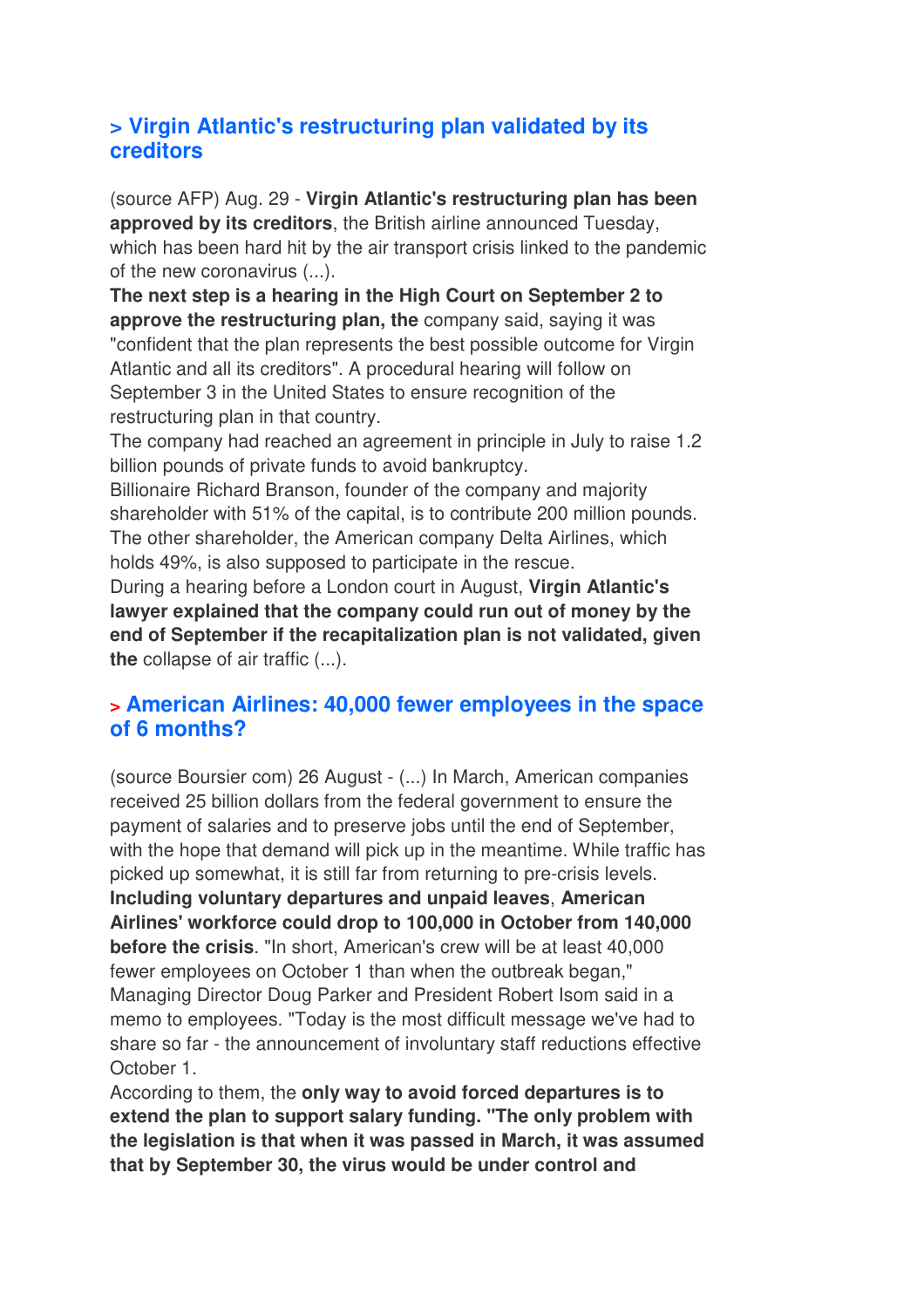#### **demand for air travel would have returned... This is obviously not the case**".

Based on current demand, the group expects for the fourth quarter less than 50% of its usual

 flight supply, and only a quarter for international flights, the two executives said.

**American Airlines, of course, is not the only carrier to ask for an extension of federal assistance, while several companies have also warned of massive job cuts**. Delta Airlines plans to lay off 1,941 pilots unless it reaches a cost-cutting agreement with the unions, while United Airlines has warned that 36,000 employees could lose their jobs.

#### **My comment:** *US airlines are in a worrisome situation.*

*The resumption of domestic traffic in the United States is slower than expected, due to a management of the epidemic that is risky to say the least: the United States is by far the country most affected by the coronavirus (more than 180,000 deaths) ahead of Brazil (120,000 deaths).*

#### **> China: air transport limits losses thanks to the domestic market**

(source AFP) August 29 - **Chinese airlines reported lower overall losses in the second quarter than in the first,** thanks to the ongoing recovery in their huge domestic market, where Covid-19 has been virtually eradicated (...). The epidemic has slowed significantly in recent months on Chinese soil, with zero new deaths since mid-May. A situation that has allowed the gradual resumption of tourism and business travel.

China Southern Airlines, the country's largest airline in terms of passenger numbers, posted losses of 2.9 billion yuan (355 million euros) over the April-June period, compared with 5.3 billion yuan in January-March (...).

For its part, the emblematic flag carrier Air China reported losses of 9.4 billion yuan for the first half of the year -- slightly less in the second quarter (4.6 billion) than in the first quarter (4.8 billion) (...). China

 Eastern Airlines, China's second-largest airline in terms of passengers, recorded greater losses in the April-June period (4.6 billion yuan) than in January-March (3.9 billion yuan).

**This was mainly the result of a more aggressive pricing policy, which brought travelers back, but at the cost of lower margins. A dozen Chinese airlines have launched unlimited flight packages to boost business** (...).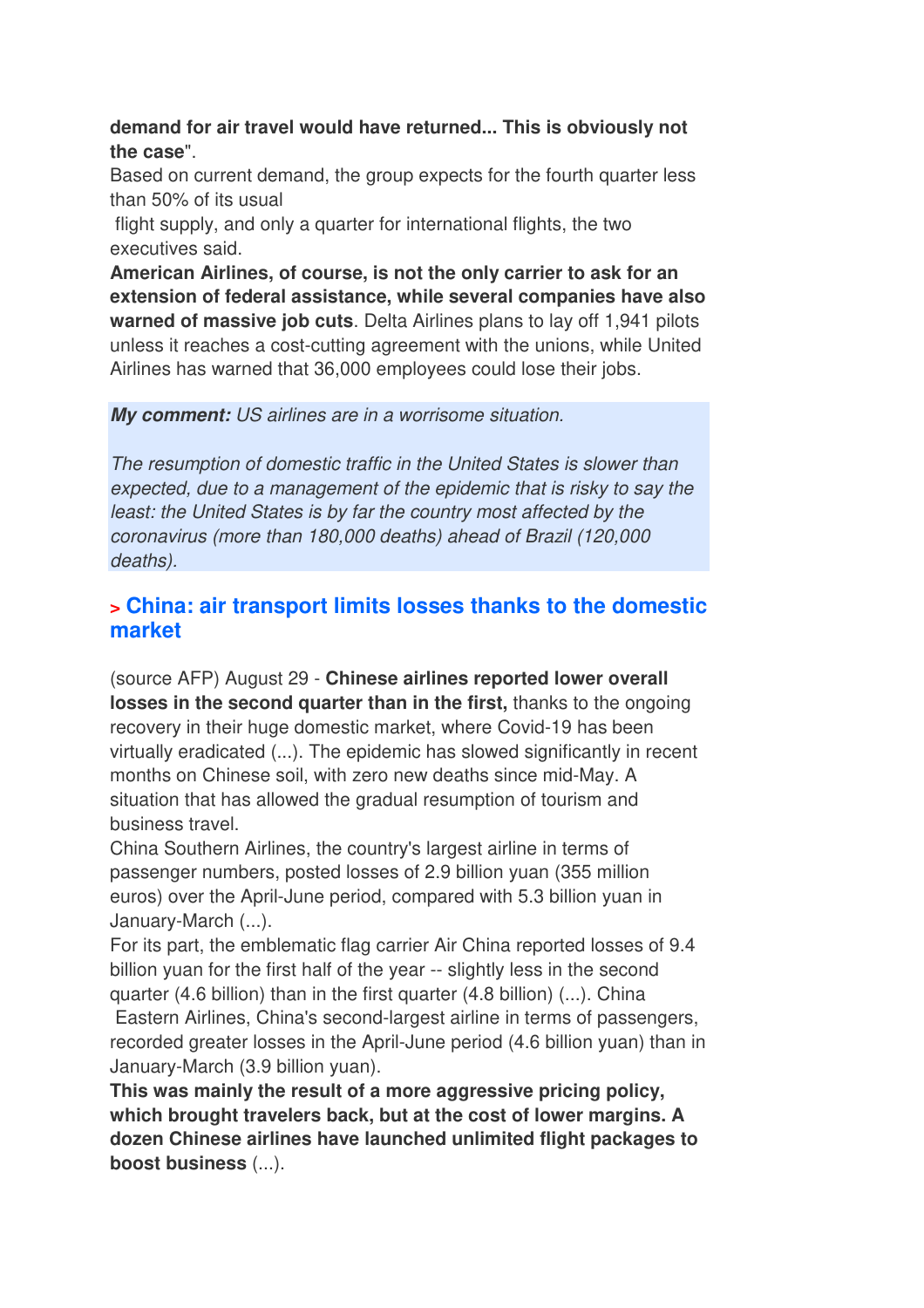**In the second week of August, air ticket bookings reached 98% of last year's levels in the same period,** notes the tourism analysis firm ForwardKeys.

"This is the first time since the beginning of the Covid-19 outbreak that a significant segment of the aviation market anywhere in the world is returning to its pre-pandemic level," commented Olivier Ponti, Vice President of ForwardKeys.

**My comment:** *Traffic is picking up in China, but with a low price level. We'll have to wait for the third quarter results to assess the quality of this recovery.*

#### **> Emirates airline got \$2 billion injection from Dubai government**

(source Reuters translated with Deepl) August 31 - **The Emirates airline company has received** 7.3 billion dirhams (**\$2 billion**) **from the Dubai government as** it faces a cash shortfall caused by the COVID-19 pandemic, according to a prospectus for a possible bond issue seen by Reuters (...).

No such injection has been publicly announced by the government or the airline (...). The Ministry of Finance declined to comment. The Dubai state media office and the airline did not respond immediately to Reuters' requests for comment.

In May, **Emirates** said it planned to raise funds to manage the impact of the pandemic. It **raised** 4.4 billion dirhams (**\$1.2 billion**) in the **first quarter**.

**This month it asked cabin crew to take voluntary unpaid leave,** and sources said a layoff process that began in July is continuing, with more staff being laid off this month.

**My comment:** *European, Chinese, Indian or American airlines have a domestic market that could partially offset the decline in international activity.* 

*This is not the case for Gulf airlines (Emirates, Qatar Airways, Etihad Airlines). Already unprofitable or even loss-making before the crisis, they will need substantial aid to get out of it.* 

#### **> Ryanair denounces the rescue of its Portuguese competitor TAP, the court in charge of the case.**

(source Capital) August 27 - **Ryanair "has filed an appeal against the European Commission's decision" to authorize the Portuguese socialist government's plan,** a spokesman for the company told AFP.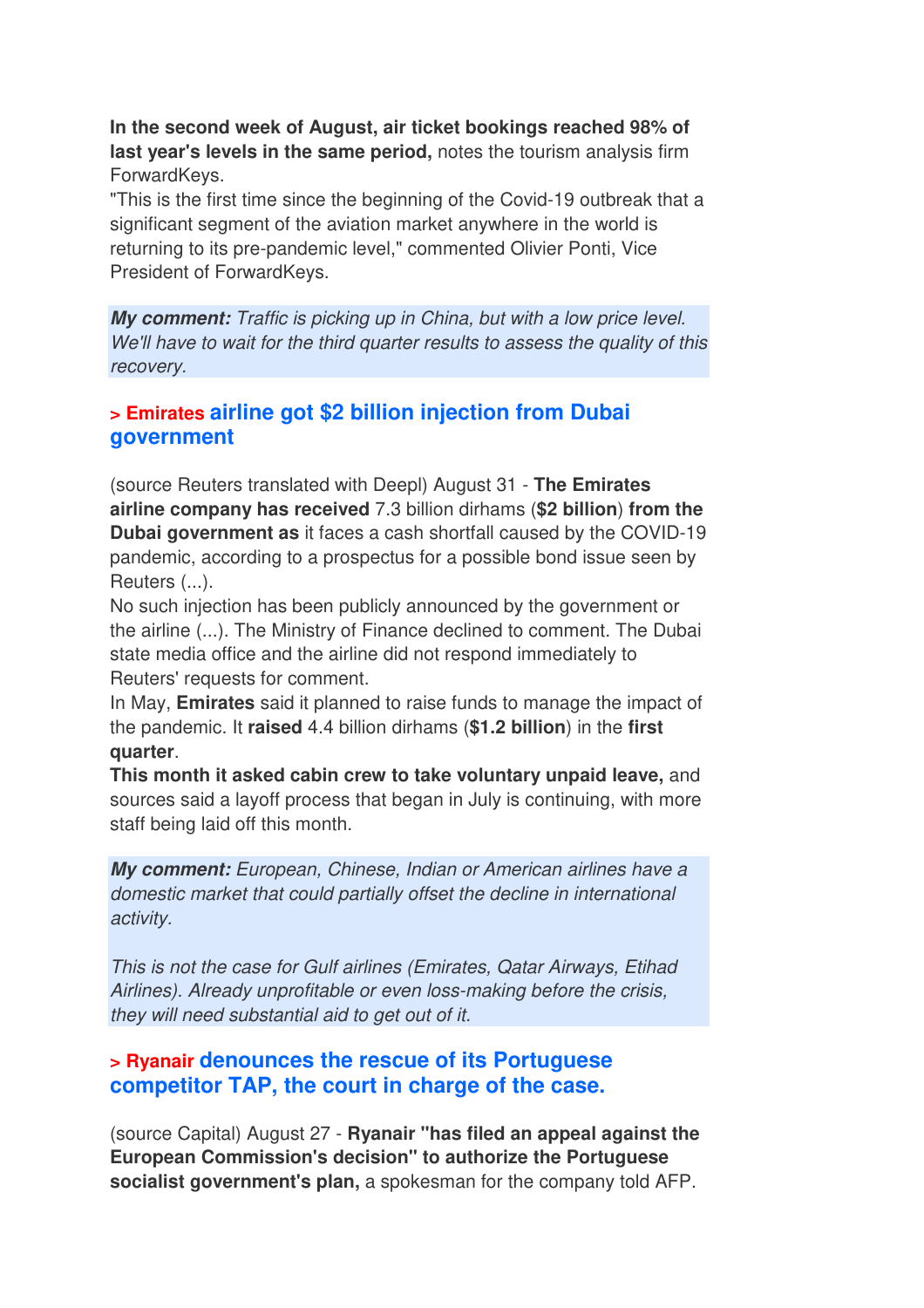After receiving the approval from Brussels, Lisbon announced last month an agreement to renationalize TAP, which, like the entire airline sector, has been hit hard by the health crisis. The Portuguese state will increase its stake from 50 to 72.5% after the purchase for 55 million euros of half the share of the private consortium Atlantic Gateway, which was controlled by the American businessman David Neeleman. **This rescue plan provides for aid of up to €1.2 billion. It will be accompanied by a restructuring of the airline, including a reduction in routes and the number of aircraft, in order to ensure its long-term viability (...).** 

The European Commission also gave the green light last week to public aid of €290 million to support the airline Brussels Airlines, a subsidiary of the German Lufthansa group. But **for Ryanair, the pandemic must not lead to distortion of competition rules**.

"In a context of liberalization of the air market (...) a government cannot decide to support only the country's companies," explained Juliusz Komorek, Ryanair's legal director, to the Portuguese daily Publico. Ryanair also contests the government aid granted to other companies such as the Scandinavian company SAS, Air France and Lufthansa.

**My comment:** *TAP Air Portugal was in trouble before the health crisis. Its medium-haul activity was strongly loss-making, its long-haul activity was concentrated on Brazil (one of the countries most exposed to Covid-19).* 

*The rescue plan accepted by the European Commission will lead the Portuguese airline to reduce its fleet. It is likely that this reduction will mainly affect the medium-haul fleet. If this is the case, Ryanair's complaint would be unfounded.*

#### **> Norwegian will not get through the winter without new financial support**

(source Les Echos) August 28 - Norwegian will not get through the crisis without additional financial aid from Norway. This is the unambiguous warning issued by the CEO of the low-cost airline, Jacob Schram, on the occasion of the publication of bright red half-yearly results on Friday. "We are grateful for the loan guarantee provided by the Norwegian government. However, in the current market conditions, this will not be enough to get us through this prolonged crisis," he said at an online press conference.

**Norwegian**, which posted a loss of NOK 4.8 billion (EUR 455 million) in the first half of the year, still had nearly NOK 5 billion (EUR 480 million) in cash at the end of the half year. But according to its managers, the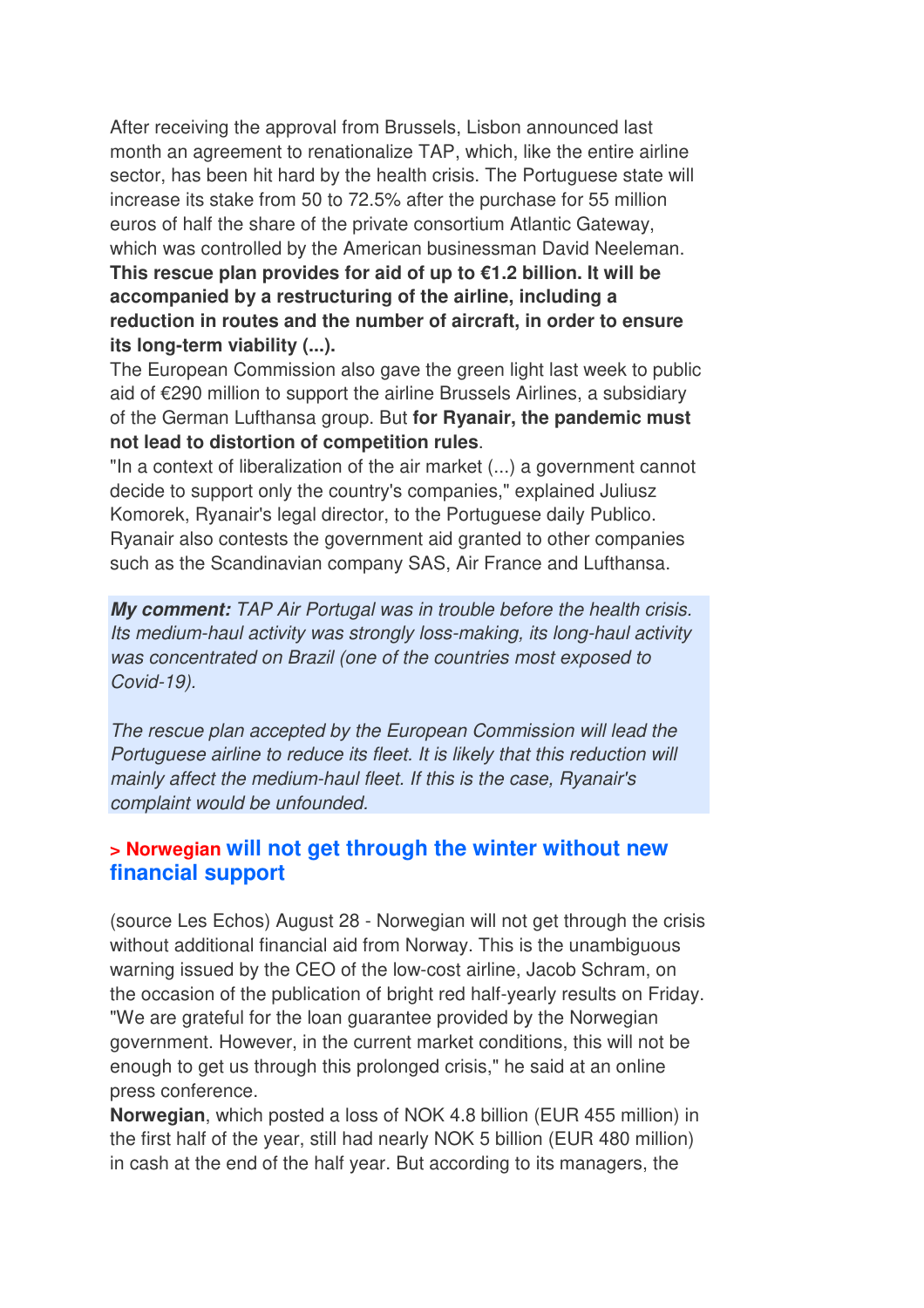company burns "between 300 and 400 million Norwegian kroner per month" (28 to 37 million euros). It **would have enough to continue its activity at least until the end of the year, but would not be able to last more than six months under current conditions, and thus reach the 2021 summer season without a new financial oxygen tank**.

**In March, Norwegian was rescued from bankruptcy by an Osloguaranteed loan of 3 billion kroner (about 280** million euros), as well as by the conversion of part of its 4.3 billion dollar debt into new shares. At the same time, the company embarked on a drastic restructuring plan, which included refocusing on the medium-haul network, laying off 90% of its employees, selling its aircraft and canceling all outstanding orders with Boeing. The group had also closed its subsidiaries in Sweden and Denmark.

As a result, Norwegian was able to resume some of its flights in July, with 20 Boeing 737s instead of the previous 100. **However,** not everything went according to plan. **Sweden refused to guarantee an additional loan, judging the risk of default too high.** 

 Discussions with Boeing for the cancellation of an order for 92 B737 MAX and five B787s ended without agreement and the company had to initiate legal proceedings, these executives said. **Aircraft resales have not been as rapid and numerous as hoped.** 

Above all, the resurgence of the coronavirus pandemic in Europe broke the recovery of traffic. "When Spain turned green, bookings flooded in overnight, but when Spain turned red, they collapsed," said the company boss. Hence the impossibility of making forecasts for Norwegian, which plans to "stay with 20 or 30 planes" all winter, waiting to see more clearly.

**My comment:** *Norwegian was in great difficulty before the crisis. Its strong exposure to the Europe-US market limits its prospects for recovery.*

#### **> Hungary's low-cost Wizz Air makes progress in the wake of the crisis**

(source Les Echos) August 24 - Daring, a lot of opportunism and expense management to make a Harpagon proud: this seems to be the recipe for the anti-crisis remedy according to Wizz Air. While its main competitors, including Ryanair, are having to lower their hopes for recovery, **the Hungarian low-cost airline has already recovered 70% of its pre-crisis business** and plans to return to 80% this winter. Based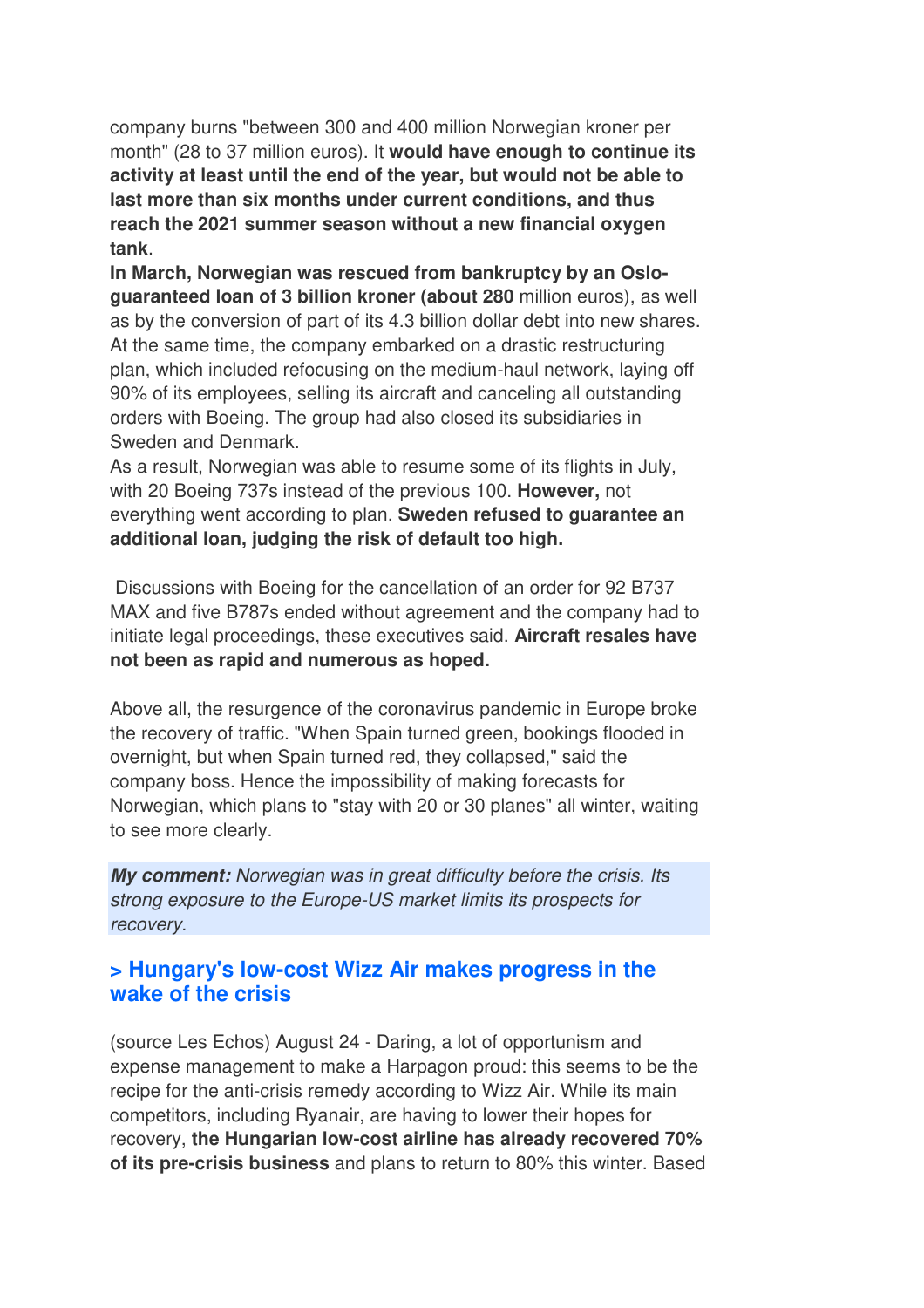in Budapest, it has even inaugurated 200 new routes and nine new bases in Europe in the last four months, including the latest at London-Gatwick airport, home of EasyJet. **Wizz Air has redeployed part of its fleet to the most favorable destinations, while its employees have not been spared layoffs and salary cuts**.

**Wizz Air seems to have left to be among the main winners of the crisis.** In its latest analysis note, Citi Research ranks it at the top of its favorites in Europe, alongside Ryanair. According to its analysis, **the Hungarian airline,** which has already managed to become the leading airline in Central Europe, **is best placed to increase its market share, taking advantage of the decline of its competitors**. This is notably the case in London-Luton and London-Gatwick, where Wizz Air is significantly increasing its offer, while EasyJet's offer is declining. Taking advantage of the crisis to gain ground is also the ambition declared by **its founding Chairman, Jozsef Varadi**. At the presentation of the quarterly results at the end of July, he maintained the expansion plan, which calls for increasing the fleet from 121 Airbus A320 and A321 aircraft to 201 in 2024 and 275 in 2027. Wizz Air is thus one of the very few airlines to have not cancelled or postponed any orders.

The CEO **also confirmed the launch on October 1 of a particularly daring project: the opening of a base in Abu Dhabi.** A first for a European low-cost company! From the capital of the United Arab Emirates, Wizz Air plans to serve 11 cities in ten countries, including five in Central Europe, with Airbus A321s.

**As with Ryanair**, however, there is a flip side to the coin. If **Wizz Air has succeeded in generating traffic of 40 million passengers to destinations in Central Europe that are** little or not served by traditional airlines, it is **thanks to a cost management without any hesitation. With a holding company in Jersey and a boss living in Geneva, the Hungarian company is also one of the last in Europe without a union.** 

 This explains in part the speed with which **it was able to lay off a thousand out of 4,500** crew members **in the spring, impose an average 14% pay cut** and relocate some 20 aircraft and their crews to new destinations. Wizz Air was also not exemplary in terms of reimbursing cancelled flights. And it is also usually the only one to charge for baggage in the cabin. All these characteristics are less likely to be the case in Western Europe.

**My comment:** *According to the author of this article, who is generally well informed, Wizz Air would do worse than Ryanair socially.*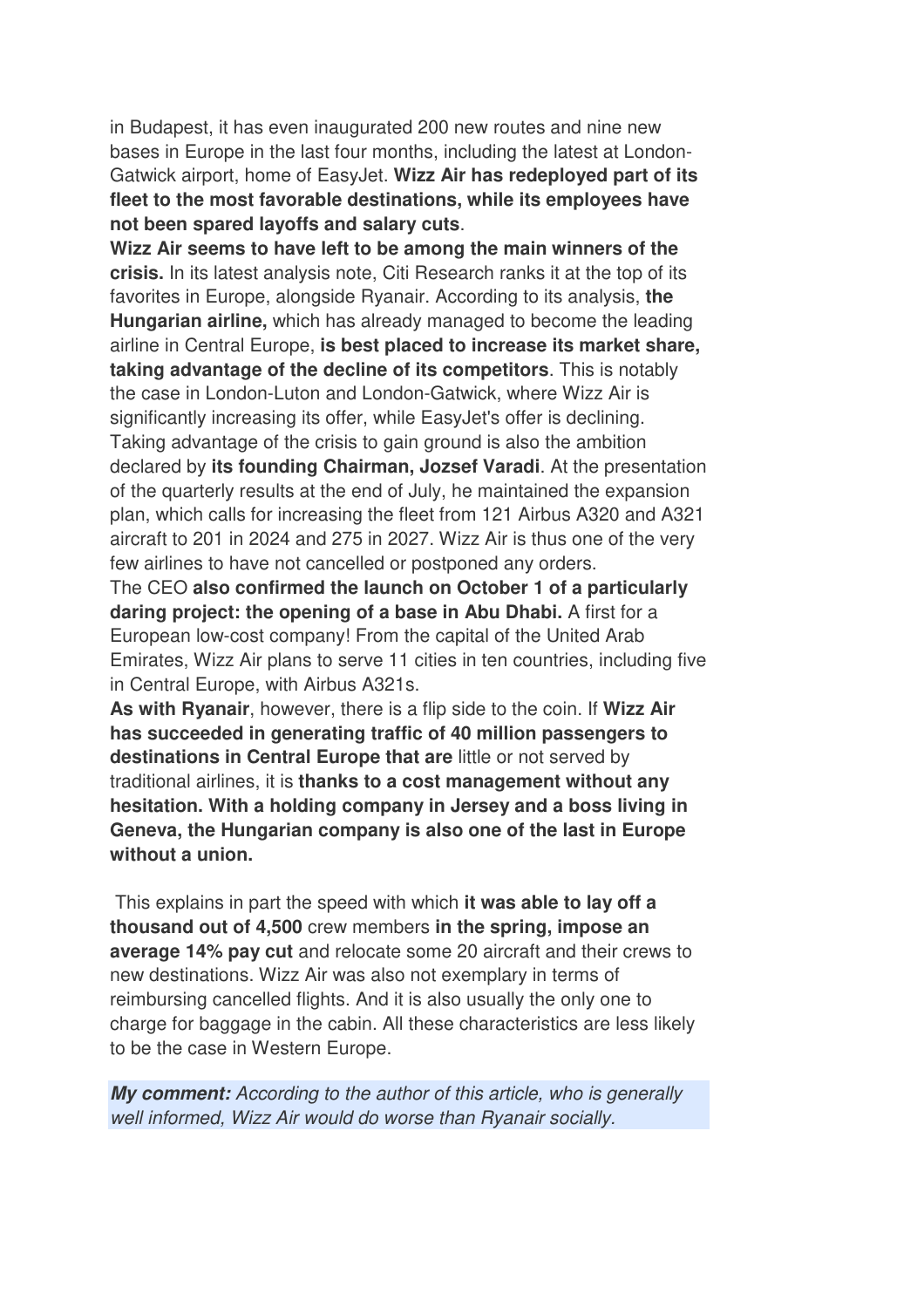## **> EASA Plans Test Flights on Boeing 737 MAX**

(source: Le Journal de l'Aviation) August 28 - After Transport Canada, **EASA also reached an agreement with the FAA and Boeing to conduct test flights on the 737 MAX. The European agency deemed that the process of correcting the aircraft's defects was sufficiently advanced for** it to consider scheduling these flights, a prerequisite for the modified aircraft to be certified in Europe. They will begin on September 7.

However, due to the health crisis and restrictions on traffic between Europe and the U.S., the test flights will have to take place in Vancouver. Prior to that, as of September 1, simulator tests will be conducted in London (Gatwick). Then the Joint Operations Evaluation Board (JOEB) will meet in Gatwick during the week of September 14.

 The re-certification process is still underway in the U.S., with test flights with FAA inspectors having taken place in early summer. **However, FAA requests to update the** flight control and alerting software, revise certain pilot procedures and modify certain wiring, have **again forced Boeing to extend its 737 MAX return-to-service target from the third quarter to the fourth quarter of 2020.**

This EASA announcement comes the week that Transport Canada conducted its own test flights with the aircraft, this time from Boeing's Seattle facility.

#### **My comment:** *Two years.*

*It's been nearly two years since Boeing began modifying its 737 Max to compensate for the malfunctions it discovered. How much longer will it take to apply the fixes to the 800 aircraft already built?*

#### **> The great breakdown of business travel**

(source Le Figaro) August 29 - From the very beginning of the Covid-19 epidemic in February, **most companies took "travel ban" measures, forbidding their employees to travel**. For health reasons, for financial reasons as well: cutting the travel budget is a major source of savings, before moving on to the stage of staff cuts. As the pandemic is persistent, **these travel bans are often extended until the end of the year. And the cutbacks could last even longer**. During containment, companies have discovered new and effective ways to operate remotely, both internally and with their customers. What was supposed to be only temporary is now shaping up to be a profound change in work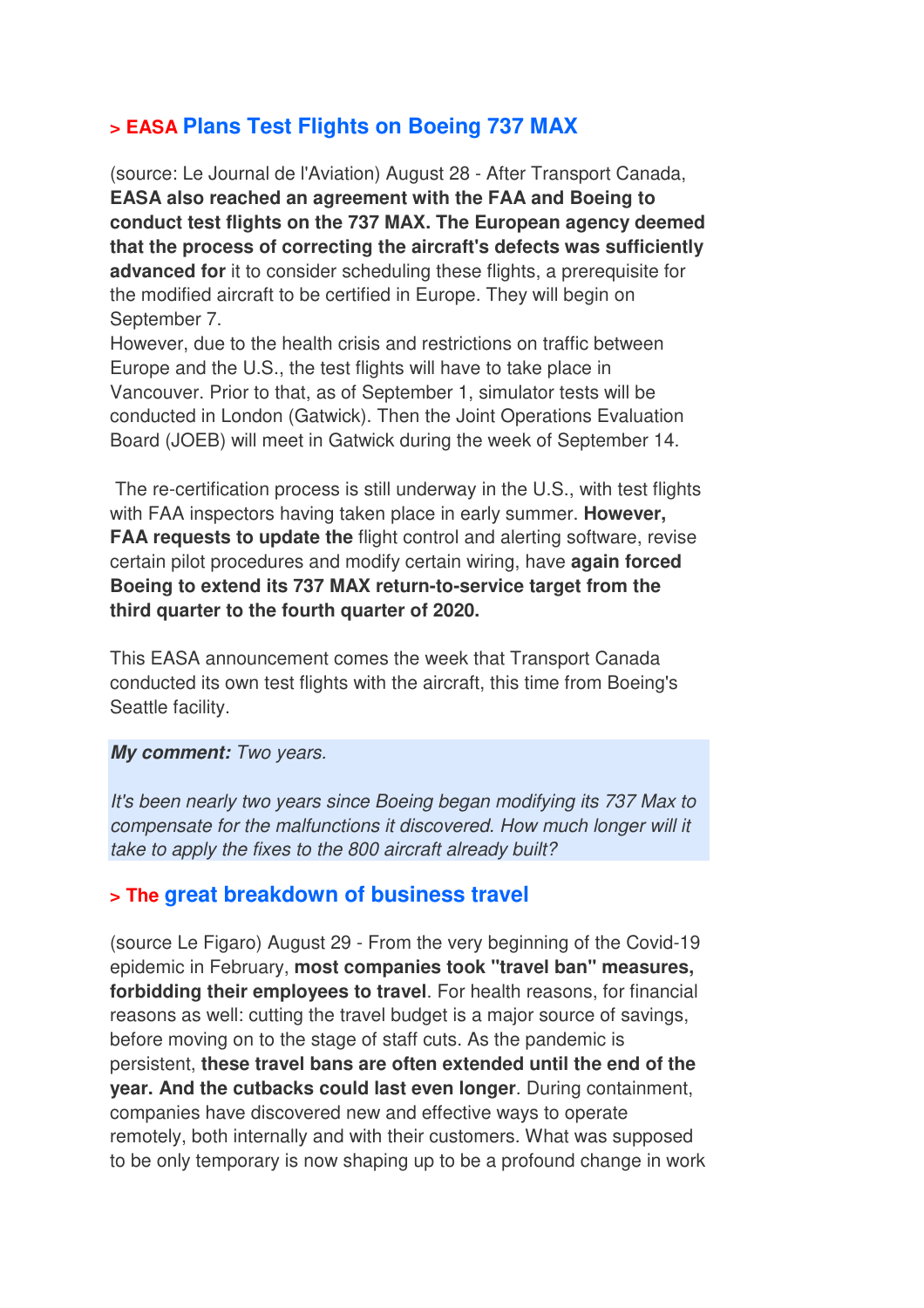habits....

Reductions in travel spending are having a cascading effect on whole swathes of the economy. **They undermine airlines, cabs, hotels and restaurants**. Not to mention trade show organizers. As the world's leading tourist destination, France logically plays a big role in business tourism: **after the United States and Germany, France is the largest organizer of international congresses,** according to the International Congress and Convention Association (ICCA). Paris is even the leader in the ranking of cities, ahead of Lisbon. Business tourism accounts for more than 25% of France's tourism revenues, or more than 43 billion euros," says Caroline Leboucher, CEO of Atout France. Business travelers are the most expensive tourists. And they come all year round". This year, the shortfall is colossal: 15 billion between May and August, according to the French Union of Event Professions (Unimev). **The expected recovery in the fall will not take place**. Because of the quarantines imposed by Great Britain and Germany; because of the limit of 5000 participants in the rallies imposed by the authorities. "**Two of the main business tourism regions, Île-de-France and Paca, are classified in the red zone,**" adds Caroline Leboucher. It will take several years before they return to 2019 levels. Moody's analysts are talking about 2023, at best. "On a global scale, the resumption of business travel will take time, they warn. They will remain limited as companies protect the health and safety of their employees, try to cut costs, and rely on teleconferencing. »

At a standstill, thousands of companies are struggling to survive, clinging to encouraging signs (...). Above all, **the need for human contact has not disappeared. Experience shows that the chances of a transaction are higher in a face-to-face meeting than in front of a screen** (...).

**My comment:** *The weak recovery in business travel is a source of concern for most traditional airlines, but also for some low-cost companies. For example, in France, EasyJet carries proportionally as many businessmen as Air France.* 

*Hotels are even more affected by the decline in business travel than airlines: 70% of their customers are professionals on the move.*

# **End of the press review**

**> My comment on the evolution of the Air France-KLM**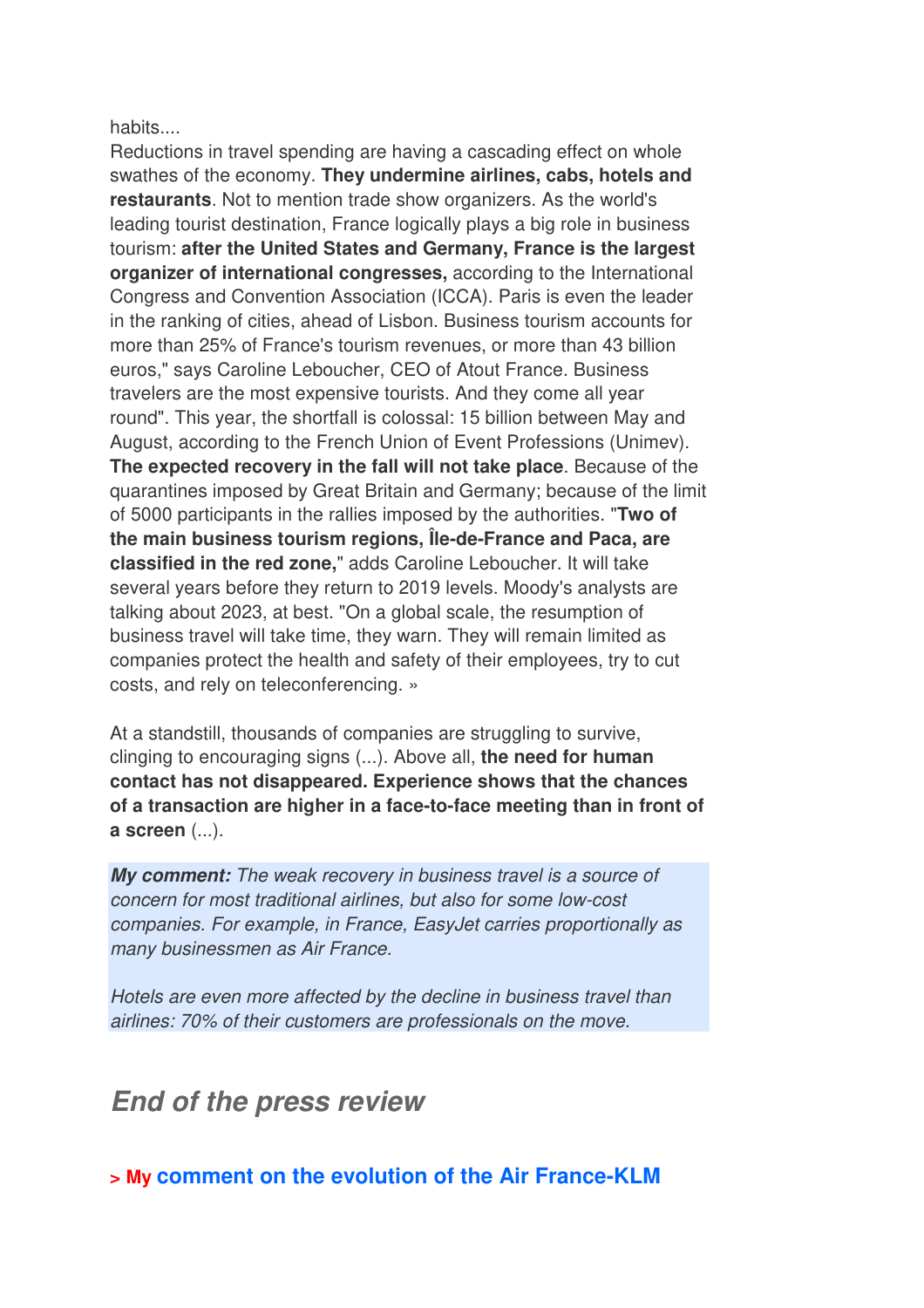#### **share price**

**The Air France-KLM share was at 3.787 euros at** the close of Monday, August 31. **It is down slightly by -0.42%** over one week.

Before the coronavirus epidemic, the Air France-KLM share price was 9.93 euros.

**The average (the consensus) of analysts for AF-KLM shares is 3.24 euros**. The highest target price is 5 euros, the lowest is 1 euro. You can find on my blog the details of the analysts' consensus. I no longer take into account the opinions of analysts prior to the beginning of the health crisis.

**The barrel of Brent oil** (North Sea) **is up \$1 to \$46.** For the last two months, it has varied very little. At the beginning of the coronavirus epidemic, it was at \$69.

**This indicative information in no way constitutes an incitement to sell or a solicitation to buy Air France-KLM shares.**

You can react to this press review or provide me with any information or thoughts that will help me better carry out my duties as a director of the Air France-KLM group.

#### **You can ask me, by return, any question related to the Air France-KLM group or to employee shareholding...**

See you soon.

To find the latest press reviews of Monday, it is here

#### **If you like this press review, please circulate it.**

New readers will be able to receive it by giving me the email address of their choice.

# **| François Robardet**

# **Director Air France-KLM representing employee shareholders PNC and PS. You can find me on my twitter account @FrRobardet**